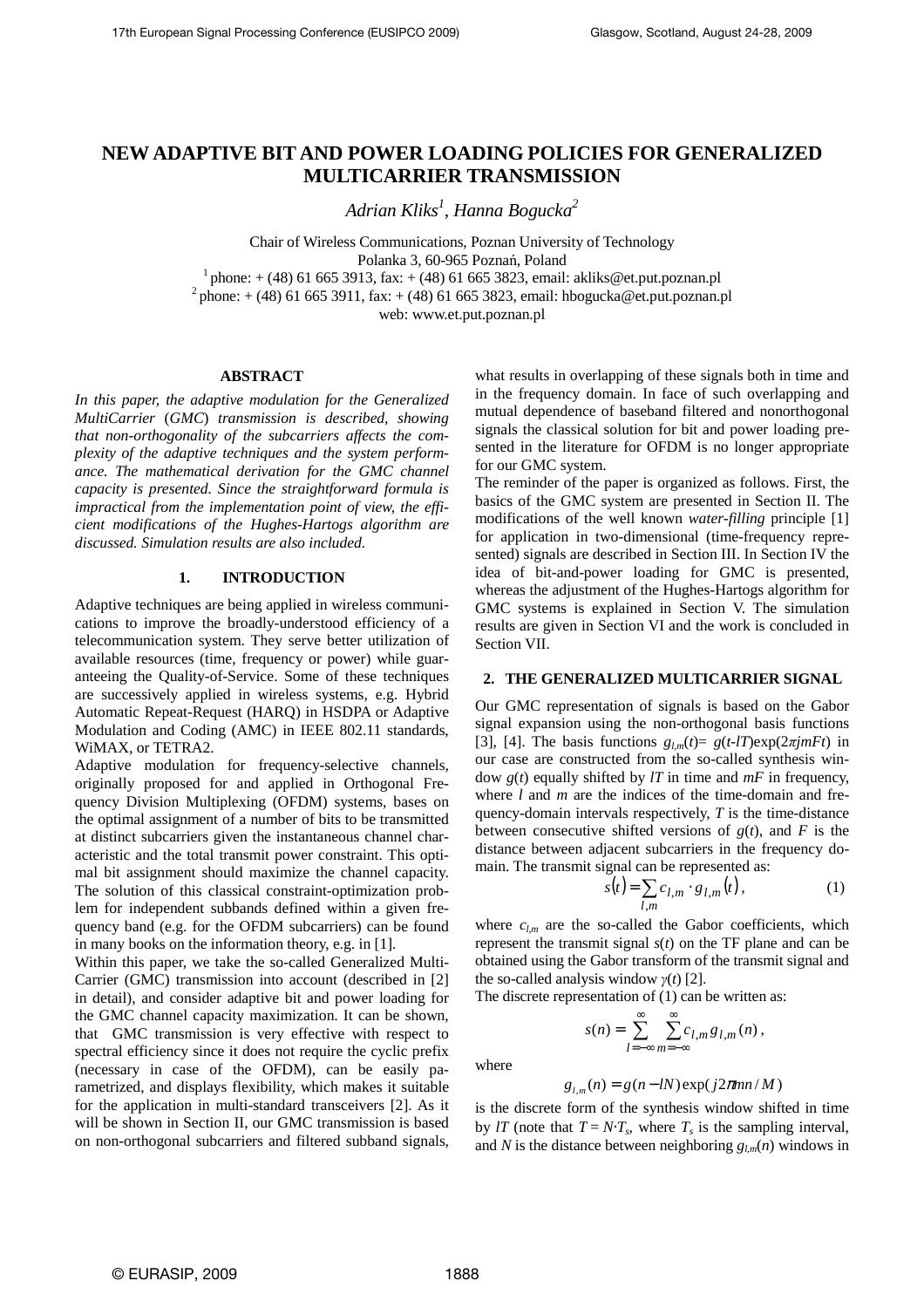samples) and in frequency by  $mF$ ,  $0 \le m \le M-1$ , and M is the total number of subcarriers. The Time-Frequency (TF) shifted versions of the synthesis window  $g(n)$ , i.e.  $g_{lm}(n)$  are called the *Gabor atoms* since they represent elementary pulses, which are used by the information-carrying data symbols  $c_{lm}$ . The transformation from the two-dimensional (2D) TF domain signal representation to the time domain and backwards is possible only when the analysis and synthesis windows are biorthogonal [3]. Any signal can be represented in the way of GMC representation by choosing the appropriate synthesis window shape, length  $N_g$ , the distance between consecutive atoms *N* (in samples) and number of subcarriers *M* [2]. For example, when the window shape is selected to be rectangular, *N* and  $N_e$  are equal to *M*, and  $s(n)$  represents the OFDM signal (before adding the cyclic-prefix).

Let us stress again the differences between OFDM and GMC transmission. In the case of non-orthogonal modulation, the spectral efficiency can be higher due to the possibilities of decreasing of adjacent subcarriers spacing and discarding of the cyclic prefix. Moreover, GMC signal can be very easily parametrized, what makes it suitable for next generation, software defined transceivers, as well as for opportunistic radio [5]. On the other side, the lack of orthogonality causes that typical algorithms (suitable for OFDM) cannot be applied in GMC case, since the information-bearing pulses suffers from self-interference. This phenomena has to be considered in the transmitter as well, e.g. when the adaptive techniques are applied, because by assigning some amount of power to some pulse affects significantly the neighboring pulses, degrading the overall channel quality, estimated earlier for these TF instants (TF pulses).

### **3. TIME-FREQUENCY POWER LOADING IN THE GMC TRANSMITTER**

In case of the TF representation of signals the problem of adaptive power loading (PL) becomes two-dimensional. Let us notice, that we assume the perfect knowledge of the channel gains or, if these values change within the frame, that an appropriate channel prediction has been applied. We start with dividing the channel frequency band *B* into infinitesimal subbands *df* in such a way, that the channel characteristic could be considered flat in frequency and invariable in the time instant *t*. The channel capacity can be calculated using the Shannon formula (based on the derivations in [1]):

$$
C = \int_{B} \int_{T_B} \frac{1}{T_B} \log \left( 1 + \frac{P(f, t) |H(f, t)|^2}{G(f, t)} \right) dt df , \qquad (2)
$$

where  $G(f,t)$ ,  $H(f,t)$  denote the noise power spectral density and the channel characteristic respectively at the time instant  $t$ ,  $P(f_t t)$  denotes the power assigned to the signal localized at the frequency  $f$  and the time instant  $t$ , and  $T_B$  is the frame time duration. As a result of the maximization of *C* using the Lagrange multipliers, the function  $P(f,t)$  that maximizes formula (2) has the following form:

$$
P(f,t) = W - \frac{G(f,t)}{|H(f,t)|^2}, \text{ for } \frac{G(f,t)}{|H(f,t)|^2} \leq W
$$

and *P*(*f,t*)=0 otherwise. The 2D *water-surface W* (we use the phrase *water-surface* instead of *water-line* to distinguish between one- and two-dimensional scenario; however, in both cases the phrase *water-level* can be used) can be computed using the power constraint, what results in:

$$
W \cdot B \cdot T_B = P + \int_{BT_B} \frac{G(f,t)}{|H(f,t)|^2} df dt.
$$

Let us now consider, how this 2D water-filling principle relates to our GMC signal and the channel model. As mentioned above, the subsequent atoms of the GMC signal can overlap the neighboring atoms both in time and in frequency domain. Thus, any change of the power assigned to one atom has its repercussions on the power of the neighboring atoms. This can be understood as TF self-interference. To include the window shape and overlapping phenomena into the calculation of the optimal power allocation, let us represent the transmit signal power as a function of the power assigned to the time and frequency-shifted synthesis window  $g_{l,m}(t)$  and the power assigned to all respective data symbols *cl,m*. Let's compute the TF distribution of the transmit signal:

$$
S(f,t) = \sum_{l=0}^{L=1M-1} \sum_{m=0}^{L} c_{l,m} STFT(g_{l,m}(t))
$$

,

,

where *STFT*(⋅) denotes the Short Time Fourier Transform [6], [7] used for our TF analysis. One can observe, that the TF representation of the signal  $s(t)$  is equivalent to the sum of weighted TF representations of the original synthesis window  $g(t)$ . Now, the power distribution of the signal  $s(t)$ on the TF plane can be calculated in the following way:

$$
P(f,t) = E\big\{S(f,t)\big\}^2 = E\bigg\{ \bigg|\sum_{l=0}^{L-1} \sum_{m=0}^{M-1} c_{l,m} STFT(g_{l,m}(t))\bigg|^2 \bigg\}
$$

or in equivalent form,

$$
P(f,t) = \sum_{l=0}^{L-1} \sum_{m=0}^{M-1} E\left\{c_{l,m} \mid ^{2} E\left\{ \Gamma_{l,m}(f,t) \right\}^{2} \right\},\tag{3}
$$

where  $E(\cdot)$  is the expected value, and  $\Gamma_{lm}(f,t)$  is the STFT of  $g_{l,m}(t)$ . The above relation shows, that based on the independency of the user data *cl,m* the power distribution on TF plane can be computed as the weighted sum of the spectrograms of the synthesis window *g*(*t*), shifted in time and in frequency. Moreover, the formula (3) can be rewritten as:

$$
P(f,t) = \sum_{l=0}^{L-1} \sum_{m=0}^{M-1} P_{c_{l,m}} P_{g_{l,m}}(f,t)
$$

where  $P_{c_{l,m}}$  is the power of the data symbol  $c_{l,m}$  and  $P_{g_{l,m}}(f,t)$  is the power TF density of the synthesis window function  $g(t)$  shifted to the  $(l, m)$  location in the TF plane.

Let us consider the discrete representation of  $s(t)$ . In such a case, the signal power density  $P_{g_{l,m}}(f, t) = P_{g_{l,m}}(k, n)$  for  $t = lT + nT_s$  and  $f = mF + kF_s$ , where *T* and *F* are the distances between adjacent atoms in time and in frequency, and *Ts* and *Fs* are the sample intervals in time and frequency reflecting the resolution on our TF plane. Thus, assuming that  $G_{l,m}(k,n)$  and  $H_{l,m}(k,n)$  denote  $G(f,t)$  and  $H(f,t)$  respectively for  $t = lT + nTs$  and  $f = mF + kFs$  our 2D water-filling princi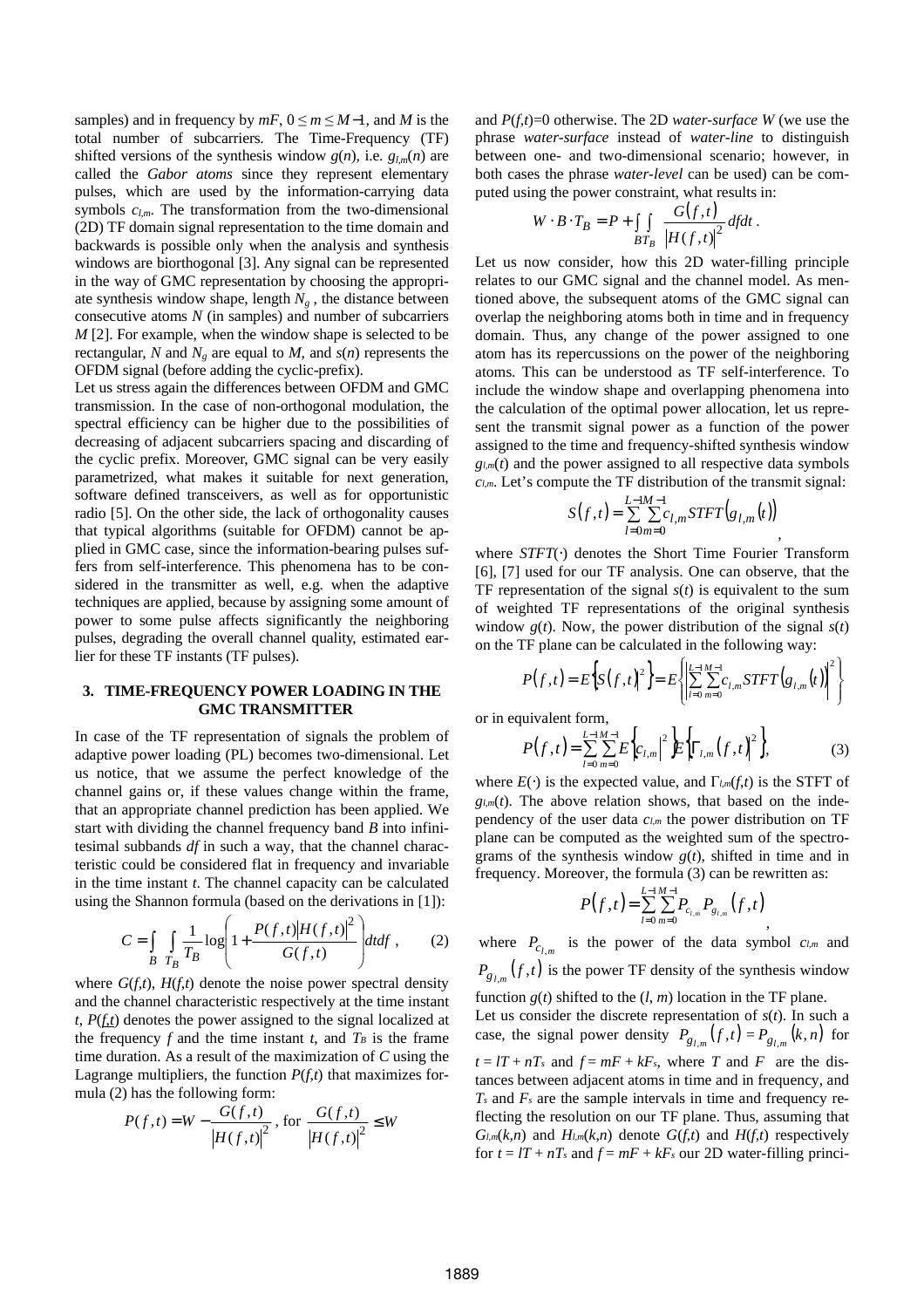ple for discrete signals is as in (4). Let us integrate the relation (4) over both time and frequency domain within the rectangular area of TF grid.

$$
\sum_{l'=0}^{L-1} \sum_{m'=0}^{M-1} P_{c_{l',m'}} P_{g_{(l'-l),(m'-m)}}(k,n) =
$$
\n
$$
= \begin{cases}\nW - \frac{G_{l,m}(k,n)}{|H_{l,m}(k,n)|^2} & \text{if } W > \frac{G_{l,m}(k,n)}{|H_{l,m}(k,n)|^2},\\
0 & \text{otherwise}\n\end{cases}
$$
\n(4)

Such rectangular areas are edged with each other, and their centers are the locations of the atoms *gl,m*(*t*). This integration of discrete values is naturally equivalent to summation for TF indices  $k = 0, ..., K - 1$  and  $n = 0, ..., N - 1$ . Thus,

$$
\sum_{l'=0}^{L-1} \sum_{m'=0}^{M-1} P_{c_{l',m'}} P_{g_{(l'-l),(m'-m)}} = \begin{cases} W - \frac{G_{l,m}}{|H_{l,m}|^2} & \text{for } W > \frac{G_{l,m}}{|H_{l,m}|^2}, \\ 0 & \text{otherwise} \end{cases}
$$
  
where  $P_{g_{(l'-l),(m'-m)}} = \frac{1}{KN} \sum_{k=0}^{K-1} \sum_{n=0}^{N-1} P_{g_{(l'-l),(m'-m)}}(k,n)$  and

 $G_{l,m} = G_{lm}(k,n)$ , as well as  $H_{l,m} = H_{lm}(k,n)$  for any values of *k* and *n* within the abovementioned range, because we consider these values invariant within an atom rectangular area in the TF grid. Thus, we obtain the close-form formula for PL in the GMC transmitter as follows:

$$
P_{c_{l,m}} = \frac{W}{P_{g_{0,0}}} - \frac{G_{l,m} + |H_{l,m}|^2 \sum_{(m',l') \in D} P_{c_{l',m'}} P_{g_{(l'-l),(m'-m)}}}{P_{g_{0,0}} |H_{l,m}|^2}, \quad (5)
$$

for  $W > \left( G_{l,m} + \left| H_{l,m} \right|^2 \sum_{(m',l') \in D} P_{c_{l',m'}} P_{g_{(l'-l),(m'-m)}} \right) \left| H_{l,m} \right|^{-2}$ 2  $, m + |H_{l,m}| \geq C_{l',m'} F_{g_{(l'-l),(m'-m)}}$ −  $\left( E_{l',m'} \bigcup_{l'=l}^{r} F_{l',m'} \bigcap_{l'=l''}^{r} F_{l',m'} \bigcap_{l'=m}^{r} F_{l',m'} \bigcap_{l'=m}^{r} F_{l',m'} \bigcap_{l'=m}^{r} F_{l',m'} \bigcap_{l'=m}^{r} F_{l',m'} \bigcap_{l'=m}^{r} F_{l',m'} \bigcap_{l'=m}^{r} F_{l',m'} \bigcap_{l'=m}^{r} F_{l',m'} \bigcap_{l'=m}^{r} F_{l',m'} \bigcap_{l'=m}^{r} F_{l',m'} \bigcap_{l'=m}^{r} F_{l',m'} \bigcap_{l'=$  $\overline{\phantom{a}}$ J ) L  $\mathsf{I}$ l ſ  $W > \left(G_{l,m} + \left|H_{l,m}\right|^2 \sum_{(m',l')\in D} P_{c_{l',m'}} P_{g_{(l'-l),(m'-m)}}\right) H_{l,m'}$ 

and  $P_{c_{l,m}} = 0$  otherwise. In (5), the set *D* is defined as:  $D = \{(m', l') \in \mathbb{Z}^2 \land 0 < l' < L - 1 \land 0 < m' < M - 1 \land l' \neq l \land m' \neq m\}$ The formula (5) shows, that the optimal power allocation to a particular atom representing the *cl,m* data symbol depends on the power allocated to all other atoms. To find a joint solution to this problem we need to solve a set of *LM* equations with *LM* unknown variables, namely the powers allocated to *LM* atoms. Equation (5) can be rewritten in the matrix form:  $P_{g}P_{c} = X$ , where the matrices are defined as  ${\bf P}_g = {P_{g_{(l'-l,m'-m)}}},$ ,  ${\bf P}_c = {P_{c_{l',m'}}}$ ,  ${\bf T}$  and  ${\bf X} = {X_{l,m}}$ ,  ${\bf T}$ . The elements of **X** are de-fined as:  $X_{l,m} = W - G_{l,m} \cdot |H_{l,m}|^{-2}$ . The solution of the proposed matrix equation will be  $P_e = P_g^{-1} \cdot X$ . The calculated power values cannot be negative, and thus, apart from solving the set of equations we must solve the set of inequalities:

$$
\frac{W}{P_{g_{0,0}}} \ge \frac{G_{l,m} + |H_{l,m}|^2 \sum_{(m',l') \in D} P_{c_{l',m'}} P_{g_{(l'-l),(m'-m)}}}{P_{g_{0,0}} |H_{l,m}|^2}.
$$

The parameter *W* has to be calculated from the initial condition on the total power constraint:

$$
W \cdot M \cdot L = P + \sum_{m=0}^{M-1} \sum_{l=0}^{L-1} G_{l,m} |H_{l,m}|^{-2}.
$$

## **4. BIT AND POWER LOADING IN THE GMC TRANSMITTER**

As we have seen, the problem of power loading in GMC environment is already very complex. For the bit-and power loading (BPL) purpose, the function from (2) has to be complemented by the  $\alpha$  parameter ( $\alpha = -1.5/\ln(5 \cdot Pr_b)$ ) for the QAM order higher than 2 and  $0 < SNR < 30$  dB, where  $Pr_b$  is the Bit-Error Probability (BEP) [1].):

$$
C = \int_{B} \int_{T_B} \frac{1}{T_B} \log \left( 1 + \frac{\alpha \cdot P(f, t) |H(f, t)|^2}{G(f, t)} \right) dt df.
$$

Maximization of *C* as our objective function using the Lagrange multipliers results in the following solution for PL:

$$
P_{c_{l,m}} = \frac{W}{P_{g_{0,0}}} - \frac{G_{l,m} + |H_{l,m}|^2 \sum_{(m',l')\in D} P_{c_{l',m'}} P_{g_{(l'-l),(m'-m)}}}{\alpha |H_{l,m}|^2 P_{g_{0,0}}}, \quad (6)
$$

$$
\text{for } \frac{G_{l,m} + |H_{l,m}|^2 \sum_{(m',l') \in D} P_{c_{l',m'}} P_{g_{(l'-l),(m'-m)}}}{|H_{l,m}|^2} \leq W \tag{7}
$$

and  $P_{c_{l,m}} = 0$  otherwise. The above formulas show that in the case of the GMC-based transmission with a particular BEP requirement, one has to consider distortion, which contains the noise and the interference originating from the neighboring atoms (self-interference). The water-surface value *W* has to be calculated from the power constraints as in the power loading approach. However, integrating both sides of (6) over time and frequency leads to the following relation:

 $W \cdot M \cdot L =$ 

$$
= P + \sum_{m=0}^{M-1} \sum_{l=0}^{L-1} \frac{G_{l,m} + (1-\alpha) |H_{l,m}|^2 \sum_{(m',l') \in D} P_{c_{l',m'}} P_{g_{(l'-l),(m'-m)}}}{\alpha |H_{l,m}|^2}.
$$

One can observe, that now, the water-surface *W* depends on the power levels  $P_{c_{l',m'}}$  assigned to the data symbols  $c_{l',m'}$ . In

such a situation, these power values have to be calculated jointly with the water-surface value *W*, i.e. the set of *LM+*1 equations has to be solved. Moreover, the inequality conditions defined by (7) should be taken into account. The set of equations can be also represented in the matrix form as it was in a case of PL for the GMC transmitter. The matrices defined for the PL problem have to be complemented by the elements concerning the water-surface *W* parameter. In such a case we may be able to solve the problem of joint watersurface determination and optimal power allocation. Finally, once we determine the power allocation for a given BEP, the assignment of bits (limited to the permissible constellation size) to the respective TF atom locations can be done according to: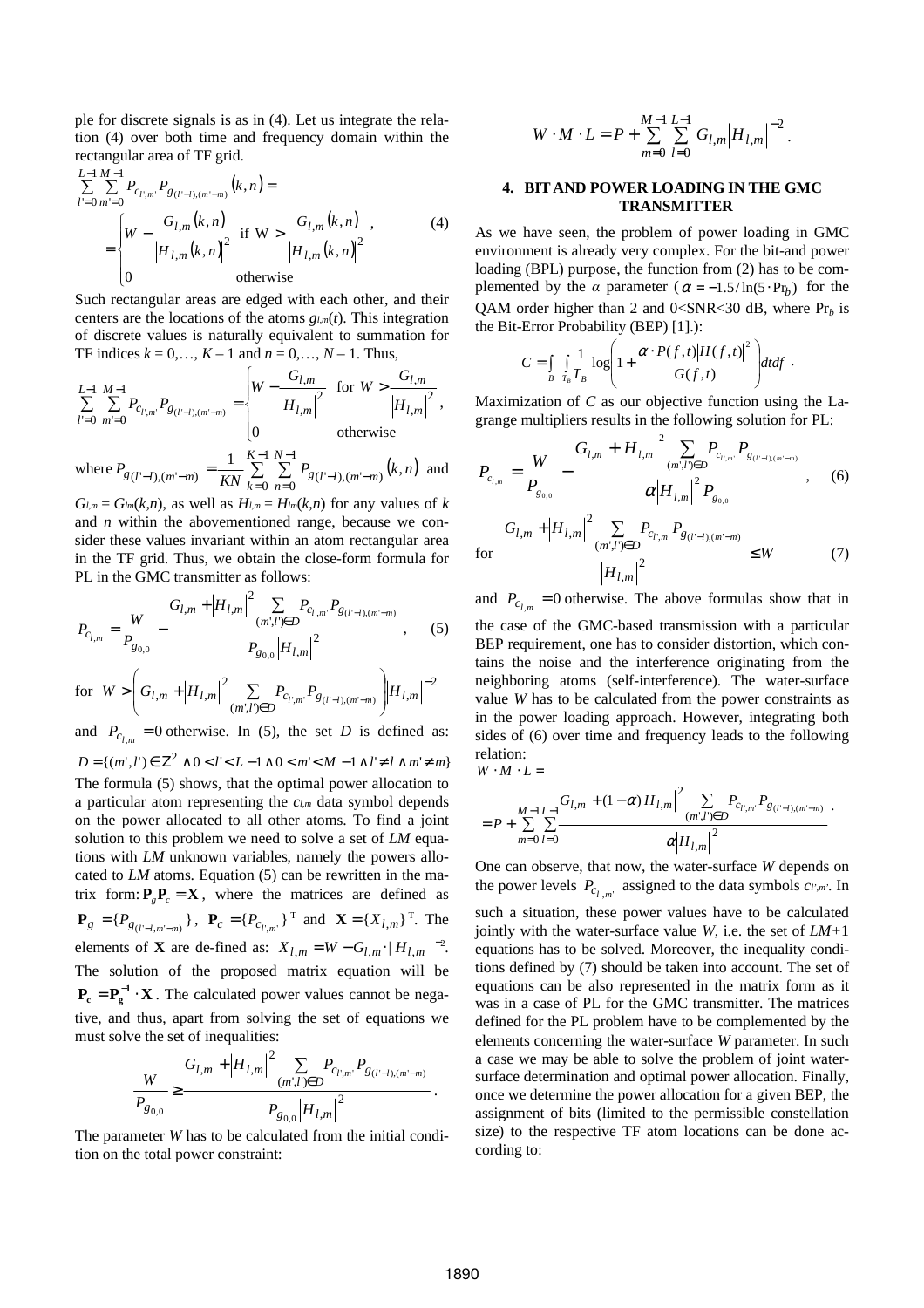$$
\widetilde{M}_{l,m} = 1 + \alpha \cdot P_{c_{l,m}} |H_{l,m}|^2 / G_{l,m}.
$$

# **5. MODIFICATION OF THE HUGHES-HARTOGS ALGORITHM FOR THE GMC TRANSMITTER**

The theoretical approach, presented in the previous sections, requires solving of the large matrix equation what is impractical from the real-time implementation point of view. Moreover, a set of inequalities has to be solved as well. Some practical algorithms of lower complexity for BPL have already been proposed for OFDM e.g. [8], [9]. One of them is the Hughes-Hartogs (H-H) algorithm [10]. Its main idea bases on the iterative increase of the number of bits assigned to subcarriers (in the OFDM case). Additional bit is assigned to the subcarrier, for which the smallest amount of power is required to send one additional bit.

Below, the modification of the H-H algorithm for the TFrepresented signals is shortly presented. First, we describe extension of the conventional algorithm to the TF represented signals, but we neglect the lack of orthogonality of subcarriers and overlapping of the atoms in both dimensions. This 2D H-H algorithm will serve us for further performance comparisons with the modified H-H algorithm, which does take this overlapping and lack of orthogonality into account. First, in the initialization phase the *incremental matrix* for each time and frequency location is defined. In this matrix, the rows relate to possible numbers of bits per symbol (constellation sizes), and the columns relate to all possible atoms TF locations in a considered frame. The element in the *b*th row and (*l,m)*th column (here the column index relates to the (*l*,*m*) atom location in TF plane) of this matrix denotes the amount of power required to transmit one additional bit by the atom  $g_{l,m}(t)$ :  $\Delta P_{b,(l,m)} = P_{b,(l,m)} - P_{b-1,(l,m)}$ , where  $P_{b,(l,m)}$  is the transmit power needed at the atom location (*l,m*) to transfer *b* bits per symbol at a required BEP. Note, that  $P_{0,(l,m)} = 0$ .

In a simplified case, when overlapping of the Gabor atoms is neglected, the power at the  $(l,m)$  atom location:

$$
P(f = mF, t = lN) = P_{c_{l,m}} = \frac{M_{l,m} - 1}{\alpha |H_{l,m}|^2} G_{l,m}.
$$
 (8)

In case of the GMC system with overlapping atoms:

$$
P(f = mM, t = lN + n) = P_{c_{l,m}} |g_{l,m}(n)|^2 = \frac{\widetilde{M}_{l,m} - 1}{\alpha |H_{l,m}|^2} G'_{l,m}, \quad (9)
$$

where

$$
G'_{l,m} = G_{l,m} + |H_{l,m}|^2 \sum_{(m',l') \in D} P_{c_{l',m'}} P_{g_{(l'-l),(m'-m)}}.
$$
 (10)

From  $(9)$  and  $(10)$  we obtain:

$$
\sum_{l=0m=0}^{L-1} \sum_{m=0}^{M-1} \beta_{l',l,m',m} P_{c_{l',m}} P_{g_{(l'-l),(m'-m)}} = \frac{\tilde{M}_{l,m}-1}{\alpha |H_{l,m}|^2} G_{l,m}, \quad (11)
$$

where  $\beta_{l',l,m',m} = 1$  for  $l'=l$  and  $m'=m$  and  $\beta_{l',l,m',m} = -(\tilde{M}_{l,m} - 1)/\alpha$  otherwise. The solutions, i.e.  $P_{c_{l,m}}$ 

for all values of *l* and *m* can be found by solving the set of linear equations defined above for a given  $\widetilde{M}_{l,m}$ . Finally, the values of  $P_{b,(l,m)}$  needed for the incremental-power matrix equal:  $P_{b,(l,m)} = P_{c_{l,m}}$  for  $b = \log(\widetilde{M}_{l,m})$ , while  $P_{c_{l,m}}$  are calculated based either on (8) or (11) depending on which version of the H-H algorithm we want to apply (the simplified or the exact one). After the initialization phase the main loop of the algorithm is executed (see Tab. 1).

# Tab.1. The modified Hughes-Hartogs algorithm\_\_\_\_\_\_\_\_\_\_\_\_\_\_\_\_

### *Initialization phase:*

*Fill in the incremental-power matrix and assign 0 bits to each atom Main loop:* 

- *1) Search the first row for the smallest*  $\Delta P_{l,lm}$ *Result: column l'*⋅*m'*
- *2) Assign q more bits* (*e.g. q=2 for QAM*) *to atom l',m' ,*
- *3) Increment the total number of bits Lb and the total transmitted power*  $P_{\text{tot}}$ :

$$
L_b := L_b + q \wedge P_{tot} := P_{tot} + \Delta P_{1,l'm'} \cdot \sum_{n=-N_g/2}^{N_g/2} |g_{0,0}(n)|^2
$$

- *4) Move all terms of column*  $l' \cdot m'$  *one place up:*  $\Delta P_{i,l':m'} = \Delta P_{i+1,l'm'}$
- *5) If*  $P_{\text{tot}} > P$  *or*  $L_b > L_b$  assumed *finish, else go to* 2.

# **6. SIMULATION RESULTS**

In our simulations, the following parameters have been adopted: the number of subcarriers  $M = 16$ , and the time frame length (in the intervals of T)  $L=32$  (consequently, TF plane dimensions has been: 32 by 16). The transmit power constraint has been L times the normalized power of the signal in every time interval T. A fading channel with Ls=12 paths of exponentially decaying power has been selected, and the Doppler frequency  $fD = 10-2$  (in samples-1). Let us stress, that we have to assume the perfect knowledge of the channel gains |Hl,m|. If these values change within the frame, we assume that an appropriate channel prediction has been applied. The assumed BEP: Prb = 10-3, and the maximum considered number of bits per symbol: 10. The exemplary channel realisation is shown in Fig. 1.



Figs. 2 and 3 show the results obtained in the case when the original (but 2D) and modified H-H algorithms (described in the previous section) have been applied. In Fig. 4, achievable channel capacities versus SNR for the two variants of H-H algorithm described above.